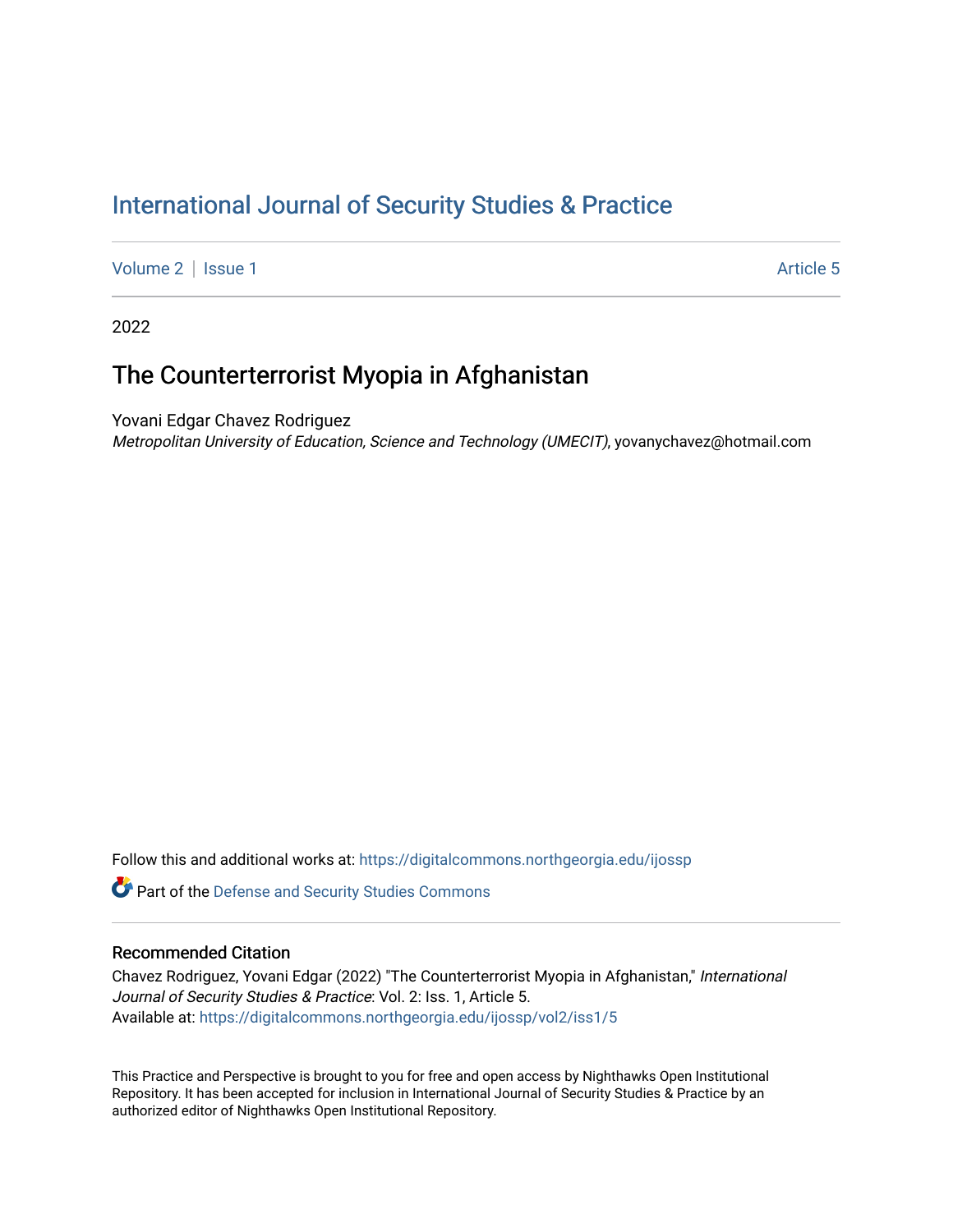Chavez Rodriguez: The Counterterrorist Myopia in Afghanistan

## **THE COUNTERTERRORIST MYOPIA IN AFGHANISTAN**

#### **Yovani Chavez, D.B.A.**

#### [yovanychavez@hotmail.com](mailto:yovanychavez@hotmail.com)

Metropolitan University of Education, Science and Technology (UMECIT) Panama, Republic of Panama ORCID ID: [0000-0003-3170-5751](https://orcid.org/0000-0003-3170-5751)

Yovani Chavez possesses a Doctor of Business Administration degree from the Isthmus University in the Republic of Panama. He also possesses a master's degree in Strategic Security Studies from the National Defense University in Washington D.C., and a Master of Military Operational Art and Science from the Air University in Alabama. Dr. Chavez is a professor in the Metropolitan University of Education, Science and Technology.

The author declares that there is no potential conflict of interest related to the article.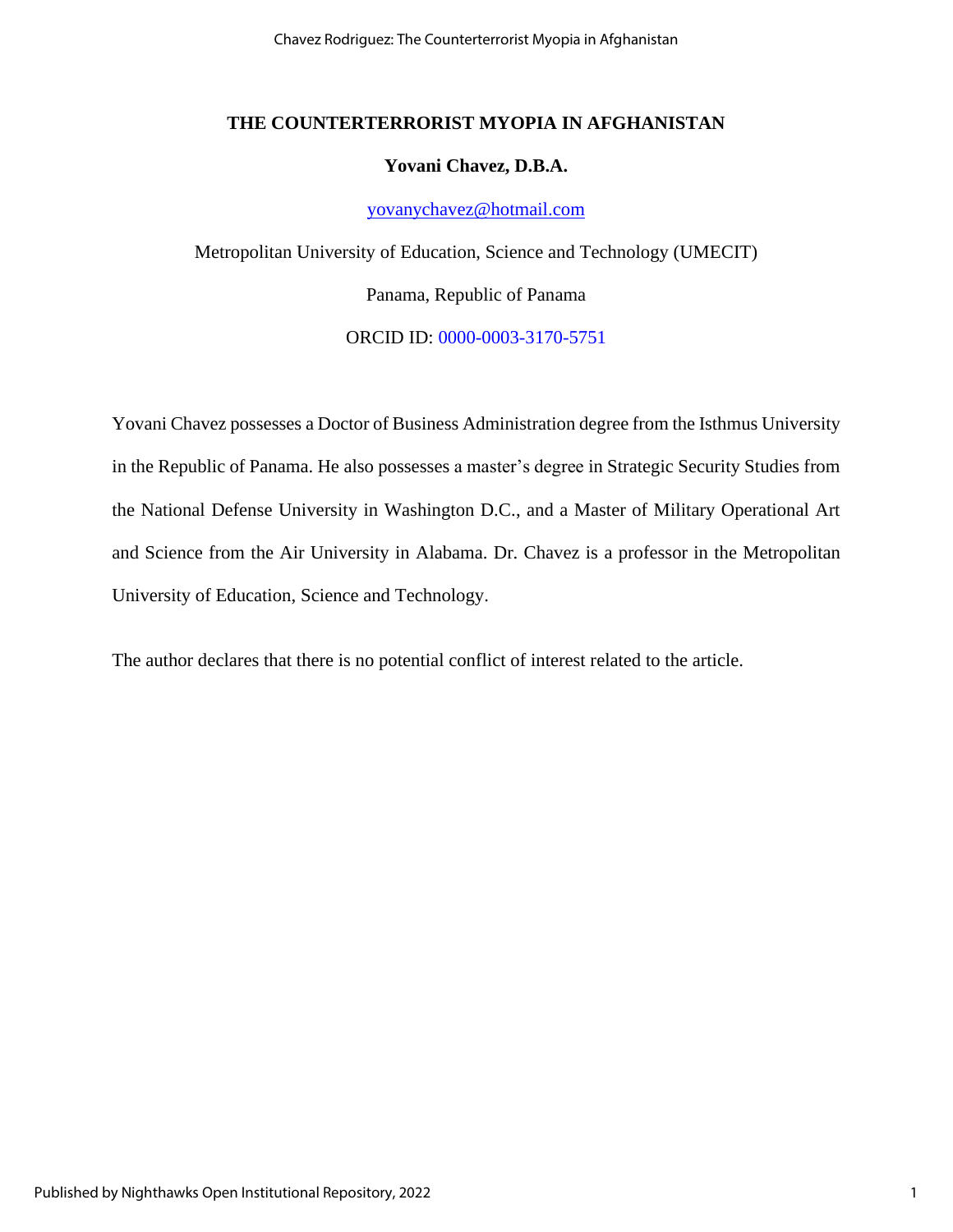#### **The Counterterrorist Myopia in Afghanistan**

Counterterrorist myopia is the condition suffered by counterterrorist strategists and operatives who try desperately to combat terrorism by using short-term solutions, such as the use of foreign military forces and extrajudicial punishment without considering their long-term effects. It makes them perceive a blurry picture of the reality, actors, solutions, and consequences. Those who suffer from counterterrorist myopia can take increasingly desperate measures in correlation with even more negative conditions. As a result, the current counterterrorist strategies have suffered from inaccurate perceptions, misinterpretation of the culture, headaches because of deficient intelligence, and unawareness of other big international players.

Like literal myopia in human beings, this kind of myopia gave counterterrorist strategists in Afghanistan a blurred vision of the reality there. It should be highlighted that while the international coalition perceived the Taliban as terrorists, the Taliban were fighting for their motherland to be respected. Similarly, during the Algerian War, counterterrorist strategists did not understand that the Algerians were fighting for their independence, which, in turn, made the French treat desperately many Algerians like terrorists. In doing so, the French army approved extreme methods to eradicate terrorism such as torture and forced disappearance without any judicial trial.

The same mistake of perception happened during the Vietnam War. While the Americans perceived the North Vietnamese as tools of communist expansionism in South Asia, the North Vietnamese perceived the Americans and the French as colonizers. With their country having been a colony of France for almost a century, the North Vietnamese perceived the military intervention by the United States of America as another form of colonialism. Nonetheless, because the Americans considered the Viet Cong terrorists, the military supposedly committed several reproachable actions during the 1968 Operation Speedy Express, during which it was alleged more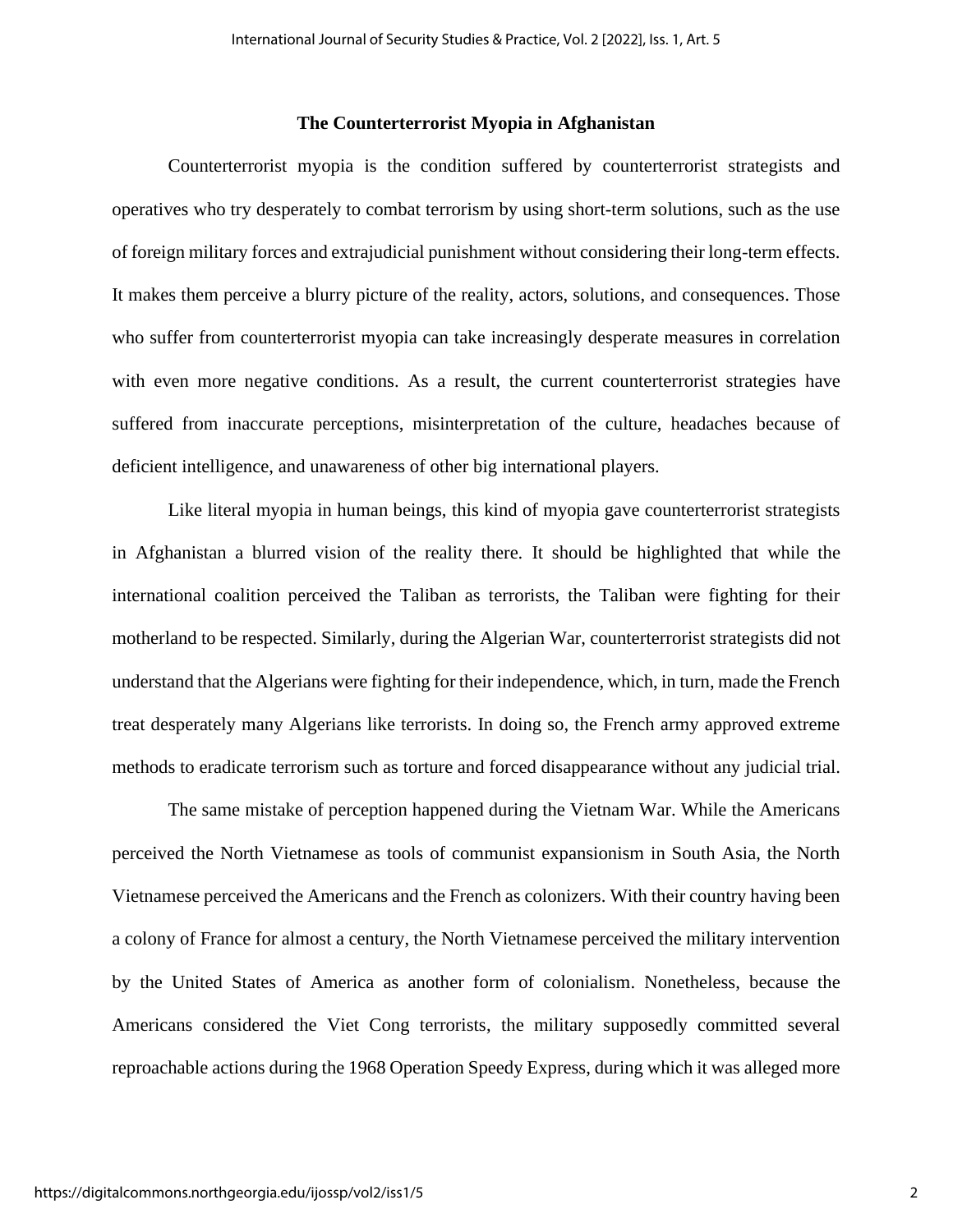than 5,000 civilians were killed, and the infamous My Lai massacre in 1968, during which more than 300 civilians were also killed (Turse, 2008).

The situation in Afghanistan was much the same. After fighting against the Soviet Union's invasion for nine years, the people of Afghanistan considered the American intervention as new invasion. Given their blurry vision, the counterterrorist operatives on the ground did not know how to properly handle the military operations. Examples of this were the Dasht-i-Leili massacre in 2001, the Bagram torture in 2002, and the Kandahar massacre in 2012 (BBC News, 2012; Lindh, 2021). As a result, the Taliban easily galvanized a national sentiment of liberation, which proved to be successful when the American military withdrew from Afghanistan after 20 years of military operations.

Another important symptom of this kind of myopia was the misinterpretation of the culture. Although the international coalition wanted to rapidly transform the culture in Afghanistan, the culture as part of the national identity should be respected. There are many parts of Western culture that could not be easily accepted in Eastern culture such as the political system, dress code, education, and women's rights. The problem was that rapid changes in the culture of Afghanistan were perceived as foreign impositions and signs of disrespect of Eastern values. For instance, during the Afghanistan War, the international coalition did not understand the value and importance of Sharia law, which has been successfully operating in Afghanistan for centuries. As a result, the international community portrayed the Taliban as lawless cavemen.

On the contrary, Sharia law is an integral part of the tradition in many countries and societies in the Eastern world. It should be noted that while counterterrorist strategists accepted and respected the application of the Sharia law in many other such countries, they wanted to rapidly change enduring traditions in Afghanistan.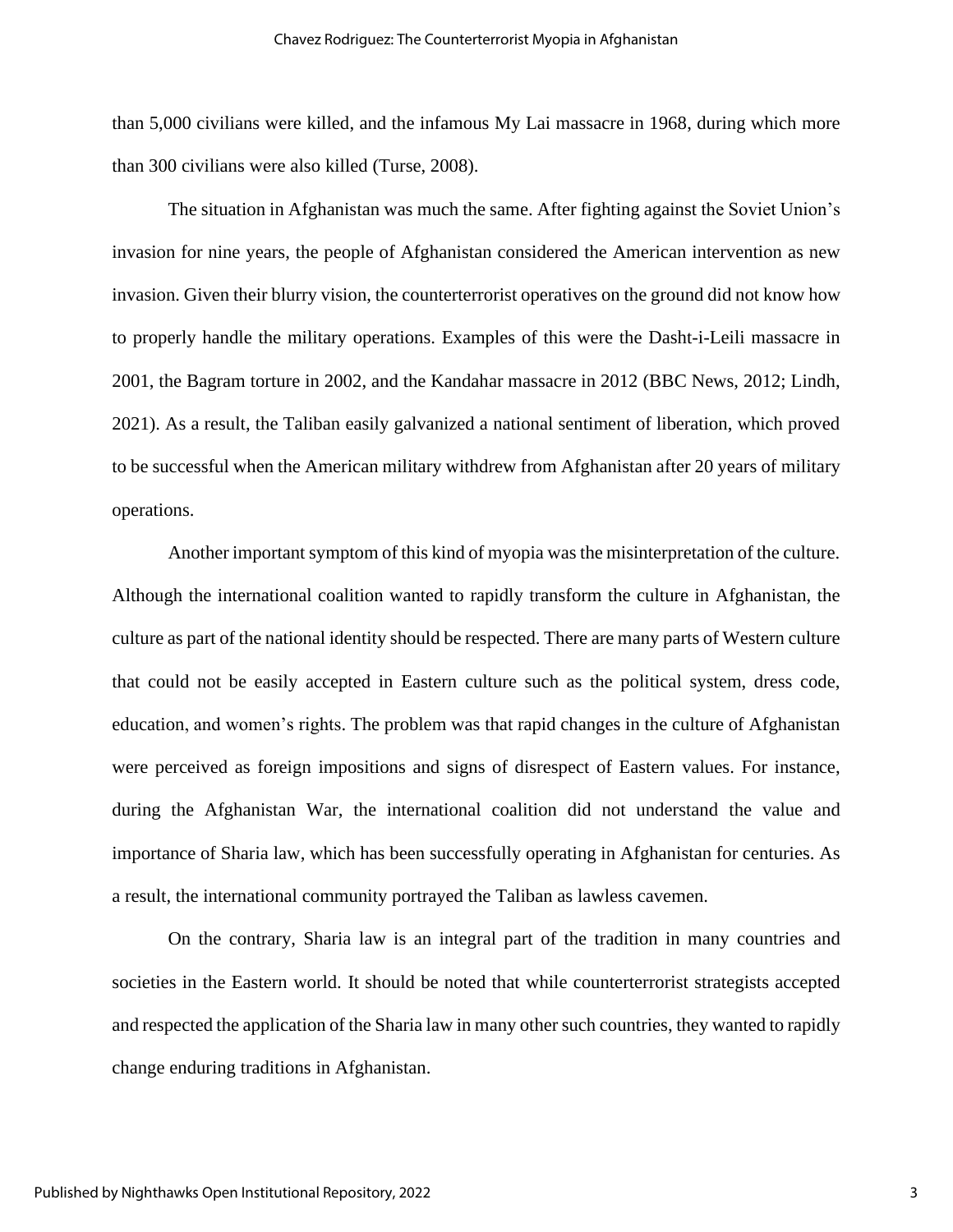Additionally, counterterrorist strategists did not allow Afghanistan's people to choose the kind of political system they wanted. In other words, the international coalition wanted to impose a particular political model in Afghanistan, though it accepted different types of governments around the world. Although counterterrorist strategists had good intentions, legitimacy and stability are more important for governments and societies than imported political models. It should be recognized that democratic political systems can achieve legitimacy; however, authoritarian and monarchical governments can also be legitimate. Consequently, if the Taliban can work with a political system based on their traditional leadership council, they will surely achieve stability and legitimacy.

It should be noted that it was a mistake to forget the power of the traditional tribal political organization in Afghanistan, which has lasted for centuries. Sadly, counterterrorist strategists wanted to achieve short-sighted political solutions without considering the power of traditions. They did not understand that evolution in political systems can take time and patience. Even the most efficient democracies in the world can experience some flaws in their leadership. For example, the U.S. president Franklin Delano Roosevelt broke the tradition of serving only two times as president with the intention to govern the United States of America for 16 years through the election process (History.com, 2009).

It was necessary to amend the American political constitution to prevent that situation in the future. Likewise, Park Chung-hee governed South Korea for 18 years and Lee Kuan Yew ruled Singapore for 25 years (Kirk, 2015). Although they can be categorized as authoritarian, they laid the foundations that have made South Korea and Singapore into successful economic models. As a result, culture and traditions matter when it comes to designing legitimate political systems that can support counterterrorist strategies with long-term effects.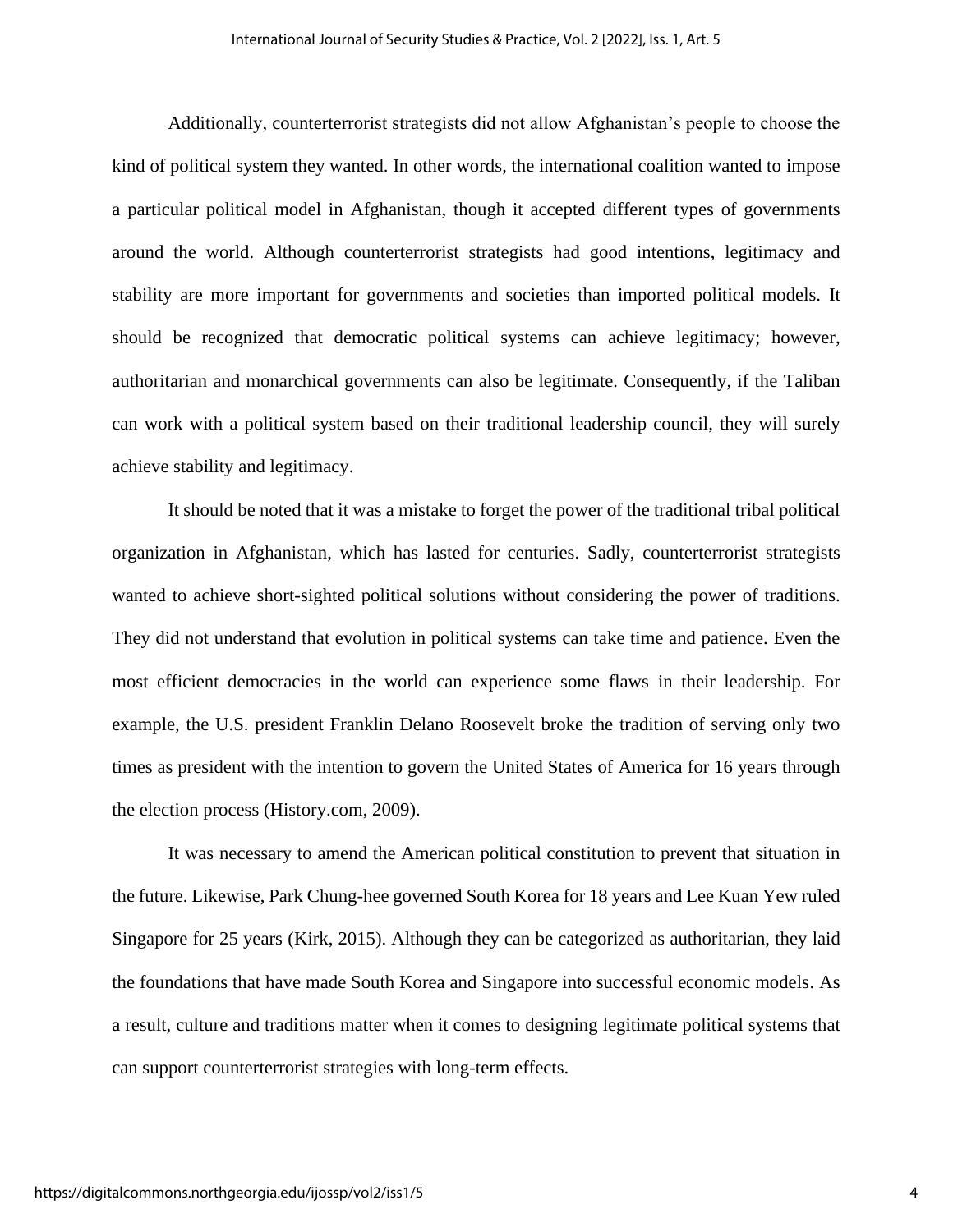Counterterrorist myopia also led the international coalition to develop faulty intelligence. For instance, the intelligence community did not forecast how fast the security forces would fall once the international coalition withdrew from Afghanistan. The international coalition made the wrong assumption that the number of planes, tanks, and military personnel was more important than how the country perceived its military forces to be worthy of respect and legitimacy. As noted in the cases of the Algerian War, the Vietnam War, the Soviet-Afghan War, and the Afghanistan War, mighty military forces can be defeated when intelligence analysts make faulty estimations based mainly on military power. In reality, once the foreign military abandons a country, the weakened local military forces will fall very fast.

Likewise, the intelligence community made tragic mistakes when conducting airstrikes that unintentionally killed civilians. Unfortunately, that kind of mistake created anger and distrust in the population. It should be noted that there are different estimates of how many civilians have died during airstrikes in Afghanistan from 2001 to 2020. For example, while some say that more than 4,000 civilians were killed, other scholars claim that only 300 civilians died (Fadel et al., 2021; Piper & Dyke, 2021). The huge difference in numbers makes it difficult to determine how many civilians have died in Afghanistan.

On the other hand, faulty intelligence created deep resentment because of the lack of accountability when deaths occurred due to airstrikes. For instance, in November 2021, faulty intelligence led the American military to conduct a drone strike in Kabul, Afghanistan that killed 10 civilians, most of them children (BBC News, 2021). For the American counterterrorist strategists, that drone strike was a military operation against three Islamic State (ISIS) operatives, though it was later discovered that 10 innocent persons had been killed. However, for the people of Afghanistan, it was the unjustified killing of innocent people. Likewise, there were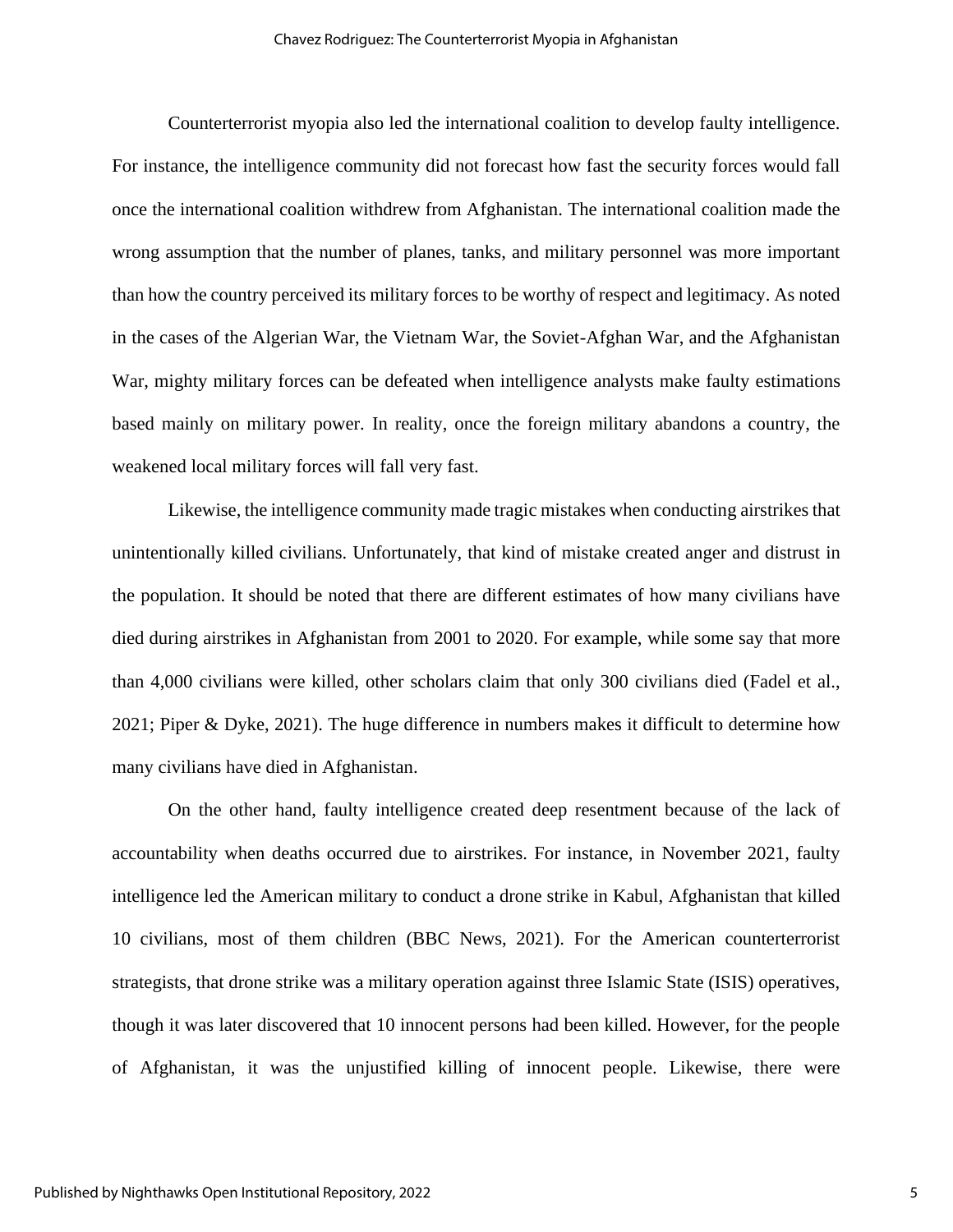controversies related to the legality of that strike. Despite this consideration, this drone strike was a mistake for the American military. As noted, counterterrorist myopia can make strategists see a highly distorted vision of the reality on the ground.

Moreover, faulty intelligence is even more evident when counterterrorist strategists consider Afghanistan as a fertile ground for terrorism. Although it is possible that ISIS could randomly operate in some parts of Afghanistan, the intelligence community should understand that ISIS is a terrorist trademark or brand that many criminal groups are going to spontaneously use to promote themselves, gain prestige, and impose fear not only in Afghanistan but in different parts of the world. In that regard, the intelligence community made wrong assessments about the rapid evolution of terrorism, which made them have myopic tunnel vision.

It is worth noting that when Osama bin Laden founded Al-Qaeda, he did so with the intention of establishing a base where future terrorists could be trained to conduct attacks around the world. As a matter of fact, Al-Qaeda means "the base." Consequently, if someone wanted to be a terrorist, they needed to travel to a remote training base where key persons could receive a deep indoctrination, training, knowledge transfer, and above all, the approval of Al-Qaeda leaders.

ISIS changed that old-fashioned concept and revolutionized the use of technology and social media for its benefit. Although ISIS members' interest was to eventually form a state or caliphate, their primary goal was to massively expand their influence around the world, to everybody. As a result, it was not necessary to travel to a secret training camp to learn how to conduct terrorist attacks. The absence of physical training camps would make it extremely difficult to detect how and when a group is going to conduct a terrorist attack. For instance, from 2013 to 2020, there were at least seven terrorist attacks in the United States of America, 12 attacks in France, five attacks in the United Kingdom and 16 attacks linked to ISIS (Lister et al., 2018). As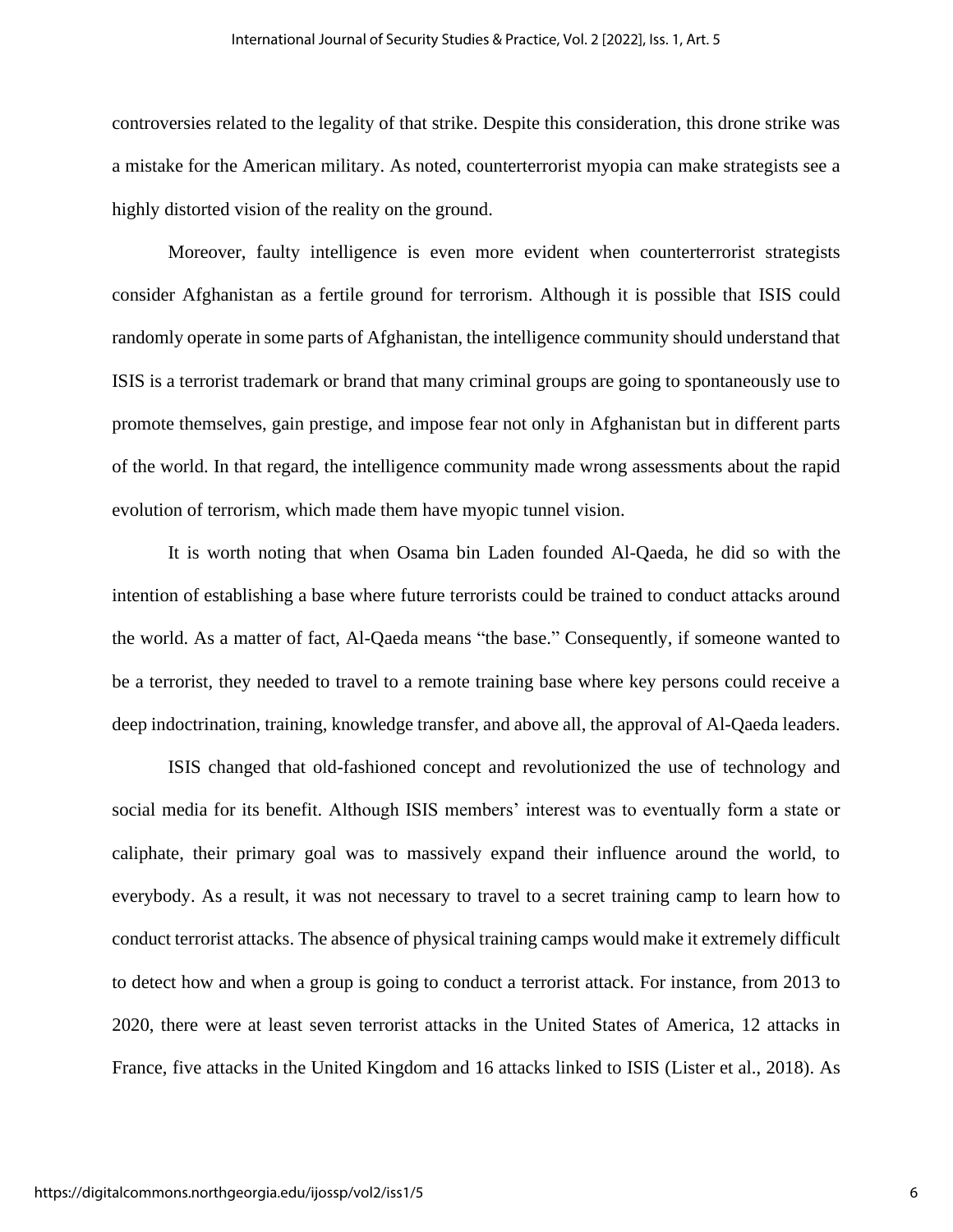a result, the assumption that Afghanistan is going to be a fertile ground for terrorist groups should be extended to many countries.

While the international coalition decided to withdraw from Afghanistan, other regional powers have acknowledged that now is the right time to fill the power vacuum. Of note, Western countries have delayed the recognition of the Taliban as legitimate political leaders, but Russia, China, and Pakistan are trying to help the Taliban form a more inclusive government and achieve enduring stability. For example, those countries have maintained their embassies in Kabul. In that regard, they have understood the importance of Afghanistan to expand their influence in Asia. Moreover, for Russia, China, and Pakistan it is the right moment to expand commercial relationships with the Taliban.

Afghanistan, a country of almost 38 million people, represents a huge market to create mutual commercial benefits. Consequently, the international community should establish diplomatic relationships with the Taliban government in Afghanistan, expand economic relations, give economic aids without imposing conditions, and offer expert advisory. Sadly, because counterterrorist strategists consider the Taliban terrorists, they do not advocate for the benefits of establishing diplomatic and economic relations with the Taliban.

Consequently, the international community should detect symptoms of counterterrorist myopia and implement corrective measures not only in Afghanistan but in different parts of the world. The first set of corrective measures is the use of legitimate local military forces and the withdrawal of foreign combating military forces. In this regard, foreign military help is acceptable only in a supporting role. Examples of this can be financial support, intelligence support, donations of equipment, and training. Sadly, one symptom of counterterrorist myopia is the use of foreign military forces in another country. The problem with this is that foreign military forces can be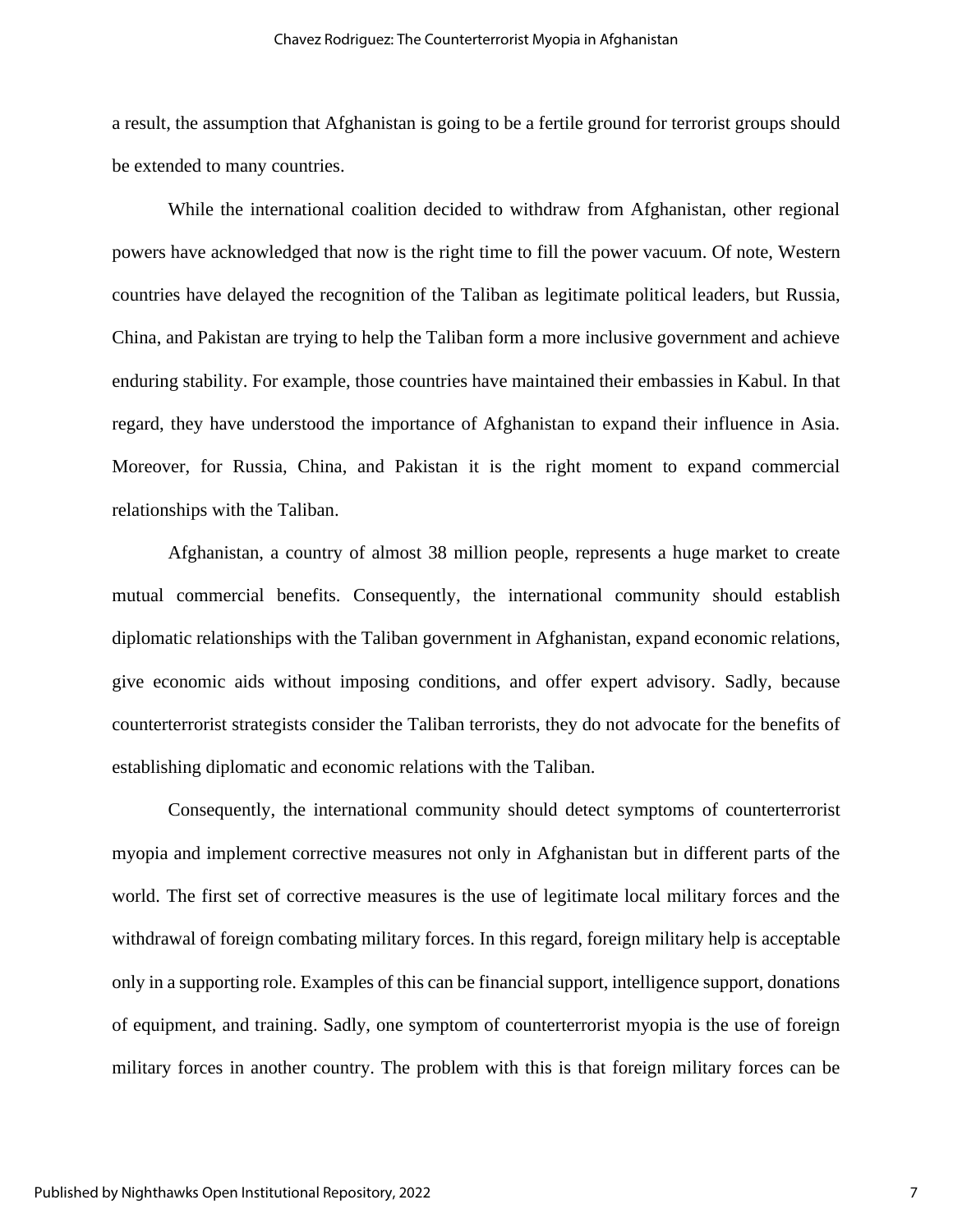perceived as colonizers, which can trigger negative explosive chain reactions. An example of this mistake is the current French military forces conducting counterterrorist operations in Mali, which was a former French colony. Other examples are the use of Indian military forces to fight the Tamil Tigers in Sri Lanka in 1989, the use of American and French military forces during the First and Second Indochina Wars.

The second set of corrective measures is the application of the rule of law. In that regard, strategists always must look for the expedient judicialization of terrorist acts and the formation of legitimate judicial tribunals. Examples of the successful use of these measures were the Tokyo War Crimes Tribunal and the Nuremberg Trial, which allowed the judicial prosecution of criminals and the restoration of peace in Japan and Germany after World War II. It should be noted that the application of a legitimate rule of law laid the foundation to transform Japan and Germany into prosperous world-class economies. Given the fact that terrorism is essentially a crime, every act of terrorism should be treated by a legitimate judicial tribunal.

Wrongfully, the use of extrajudicial punishment is a symptom of severe counterterrorist myopia. Extrajudicial punishment can include the use of torture in any form, indefinite detention, violation of human rights, extrajudicial killings, and forced disappearance. For instance, it has been suggested that, by 2002, almost 30 percent of Guantanamo Base detainees were Afghans (Haddad, 2021). Even today, there are still Afghan detainees in Guantanamo. These kinds of punishments only caused deep resentment in the population, massive recruitment for new terrorists, and destruction of any intention of surrender to government authorities.

During the Afghanistan War in 2001, the United States refused to negotiate the surrender of the Taliban leaders (Goodkind, 2021). This decision was quite different from what happened during World War II when the Allied Forces accepted the surrender of Japanese leaders despite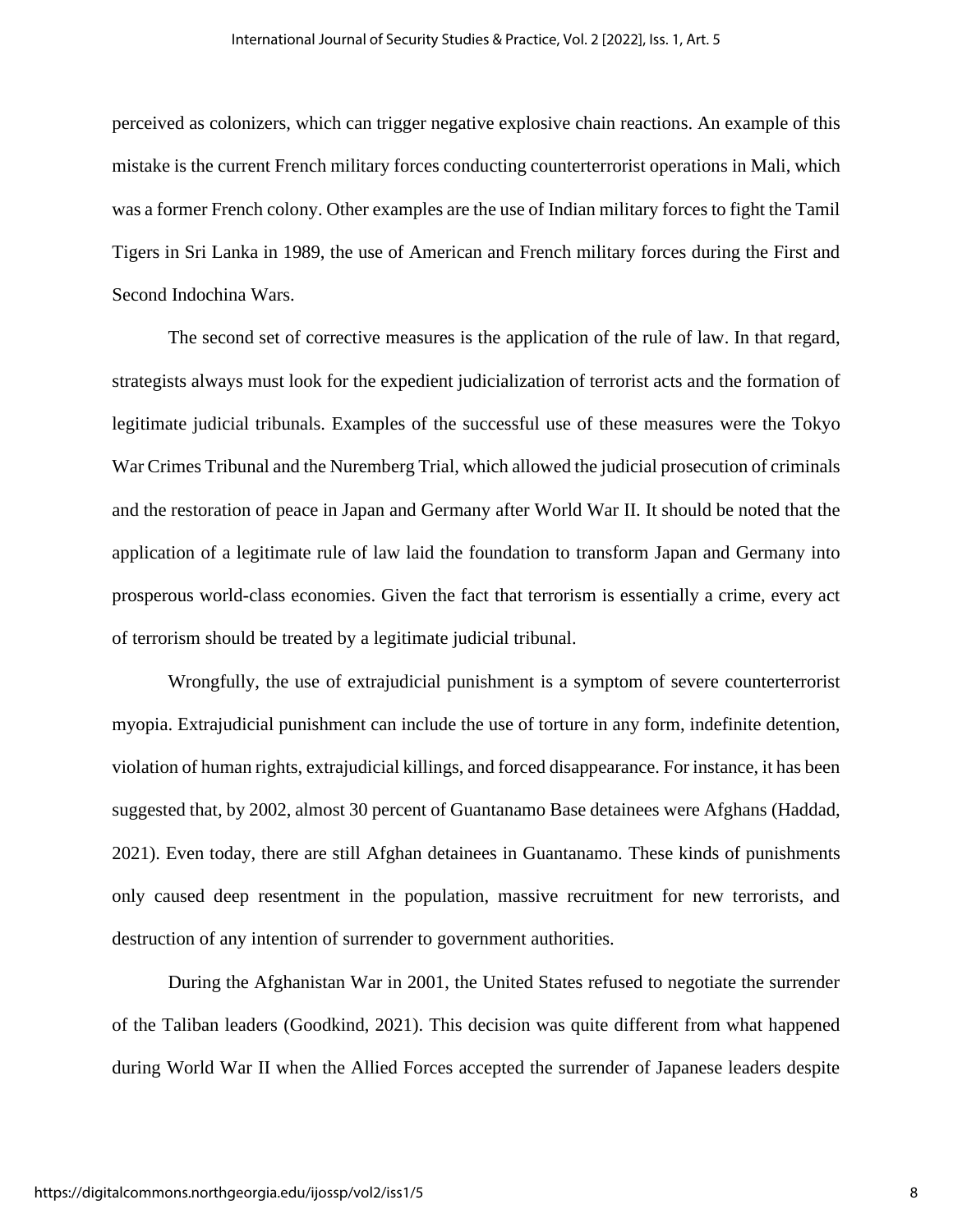their attack on Pearl Harbor Naval Base that caused more than 3,000 casualties and their bloody way of war.

In summary, when strategists and operatives suffer from counterterrorist myopia, they cannot not see a clear picture of the past and the present. As a result, it is difficult for them to understand the reality. For them, it is even more difficult to extract lessons from the past, design proper strategies, and look into the future. This condition is very problematic because it means counterterrorist strategists have short-range vision, which makes them accept easy solutions for present problems despite those solutions' consequences for the future. Consequently, those who suffer from counterterrorist myopia experience inaccurate perceptions, misinterpretation of the culture, headaches because of deficient intelligence, and unawareness of other big international players. Therefore, it is time to detect and cure the counterterrorist myopia to improve counterterrorist strategy.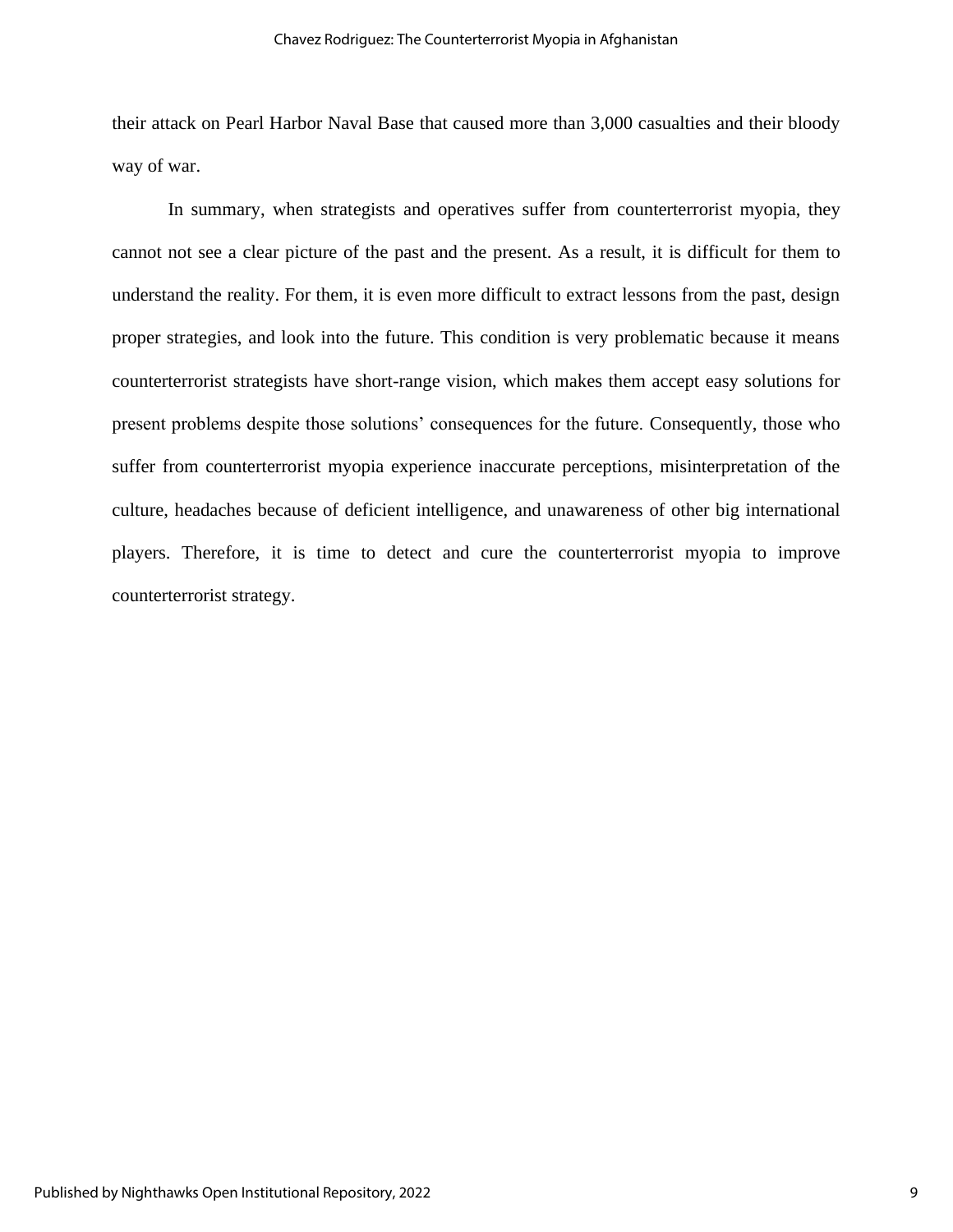#### **References**

- BBC News. (2012, March 17). *How it happened: Massacre in Kandahar*. BBC News. <https://www.bbc.com/news/world-asia-17334643>
- BBC News. (2021, December 14). *Pentagon: No US troops to be punished for Afghan drone strike.* BBC News.<https://www.bbc.com/news/world-us-canada-59647065>

Fadel, L., Lonsdorf, K., & Handel, S. (2021, September 21). *A U.S. strike recently killed Afghan civilians, but it's far from the first time.* NPR News. [https://www.npr.org/2021/09/21/1039393832/a-u-s-strike-recently-killed-afghan-civilians](https://www.npr.org/2021/09/21/1039393832/a-u-s-strike-recently-killed-afghan-civilians-but-its-far-from-the-first-time)[but-its-far-from-the-first-time](https://www.npr.org/2021/09/21/1039393832/a-u-s-strike-recently-killed-afghan-civilians-but-its-far-from-the-first-time)

- Goodkind, N. (2021, June 30). Donald Rumsfeld, architect of the \$6.5 trillion forever war, dies at 88. *Fortune*. [https://fortune.com/2021/06/30/donald-rumsfeld-defense-secretary-geroge](https://fortune.com/2021/06/30/donald-rumsfeld-defense-secretary-geroge-bush-obit/)[bush-obit/](https://fortune.com/2021/06/30/donald-rumsfeld-defense-secretary-geroge-bush-obit/)
- Haddad, M. (2021, September 7). *Guantanamo Bay explained in maps and charts.* Al Jazeera. [https://www.aljazeera.com/news/2021/9/7/guantanamo-bay-explained-in-maps-and-charts](https://www.aljazeera.com/news/2021/9/7/guantanamo-bay-explained-in-maps-and-charts-interactive)[interactive](https://www.aljazeera.com/news/2021/9/7/guantanamo-bay-explained-in-maps-and-charts-interactive)
- History.com. (2009). *Franklin D. Roosevelt - Facts, New Deal & death*. History.Com. <https://www.history.com/topics/us-presidents/franklin-d-roosevelt>
- Kirk, D. (2015). *Singapore's Lee Kuan Yew, Korea's Park Chung-Hee -\_ Two dictatorial leaders with one basic agenda*. Forbes.

[https://www.forbes.com/sites/donaldkirk/2015/03/29/singapores-lee-kuan-yew-and-koreas](https://www.forbes.com/sites/donaldkirk/2015/03/29/singapores-lee-kuan-yew-and-koreas-park-chung-hee-two-tough-leaders-with-much-in-common/?sh=2592e82d500d)[park-chung-hee-two-tough-leaders-with-much-in-common/?sh=2592e82d500d](https://www.forbes.com/sites/donaldkirk/2015/03/29/singapores-lee-kuan-yew-and-koreas-park-chung-hee-two-tough-leaders-with-much-in-common/?sh=2592e82d500d)

Lindh, Y. (2021). *Nobody killed anybody: America's denial of the deadliest prisoner massacre in its history*. Cage. [https://www.cage.ngo/nobody-killed-anybody-americas-denial-of-the-](https://www.cage.ngo/nobody-killed-anybody-americas-denial-of-the-deadliest-prisoner-massacre-in-its-history)